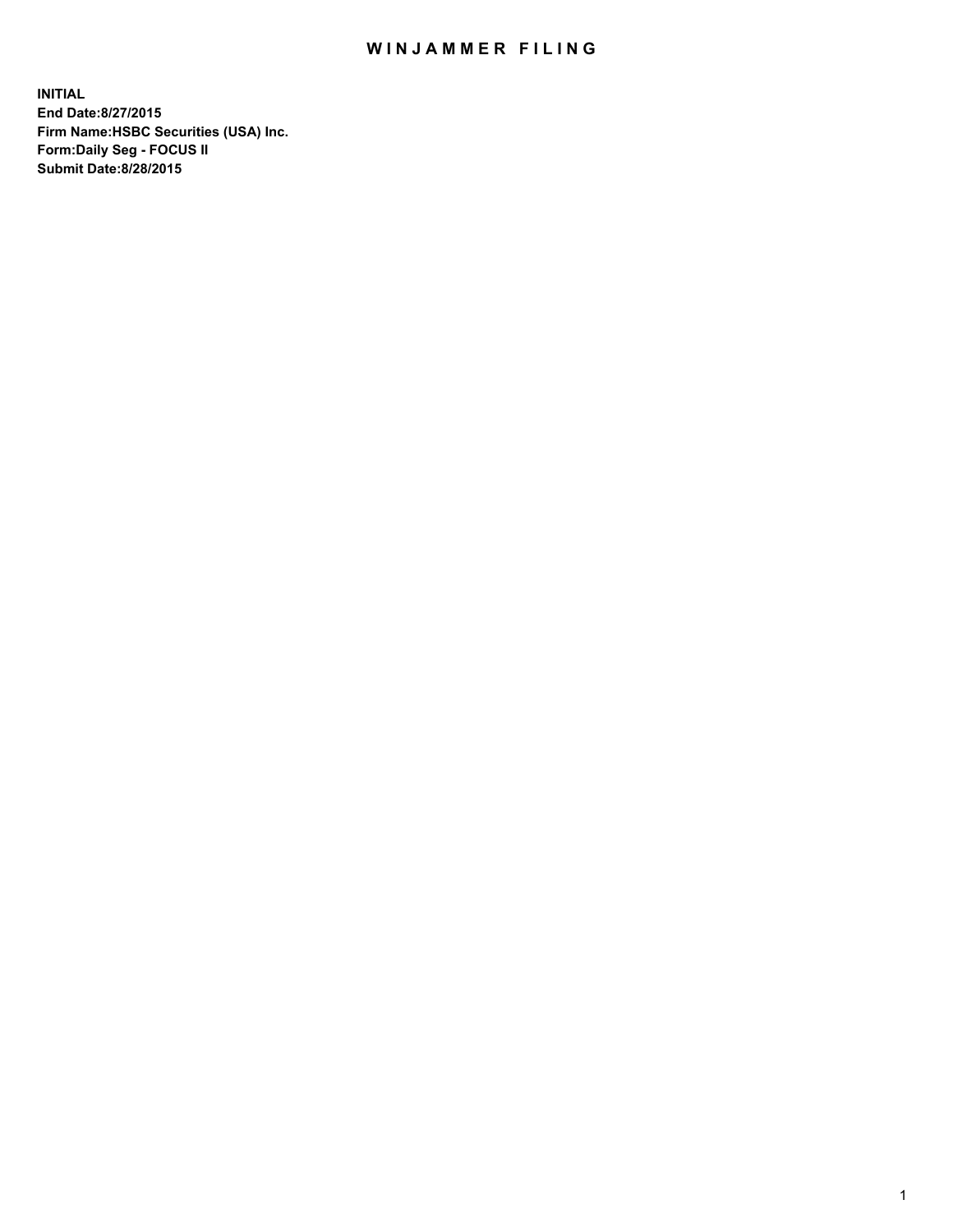## **INITIAL End Date:8/27/2015 Firm Name:HSBC Securities (USA) Inc. Form:Daily Seg - FOCUS II Submit Date:8/28/2015 Daily Segregation - Cover Page**

| Name of Company<br><b>Contact Name</b><br><b>Contact Phone Number</b><br><b>Contact Email Address</b>                                                                                                                                                                                                                          | <b>HSBC Securities (USA) Inc.</b><br>Steven richardson<br>212-525-6445<br>steven.richardson@us.hsbc.com |
|--------------------------------------------------------------------------------------------------------------------------------------------------------------------------------------------------------------------------------------------------------------------------------------------------------------------------------|---------------------------------------------------------------------------------------------------------|
| FCM's Customer Segregated Funds Residual Interest Target (choose one):<br>a. Minimum dollar amount: ; or<br>b. Minimum percentage of customer segregated funds required:%; or<br>c. Dollar amount range between: and; or<br>d. Percentage range of customer segregated funds required between: % and %.                        | 50,000,000<br>0 <sub>0</sub><br>0 <sub>0</sub>                                                          |
| FCM's Customer Secured Amount Funds Residual Interest Target (choose one):<br>a. Minimum dollar amount: ; or<br>b. Minimum percentage of customer secured funds required:%; or<br>c. Dollar amount range between: and; or<br>d. Percentage range of customer secured funds required between:% and%.                            | 10,000,000<br><u>0</u><br>0 <sub>0</sub><br>0 <sub>0</sub>                                              |
| FCM's Cleared Swaps Customer Collateral Residual Interest Target (choose one):<br>a. Minimum dollar amount: ; or<br>b. Minimum percentage of cleared swaps customer collateral required:% ; or<br>c. Dollar amount range between: and; or<br>d. Percentage range of cleared swaps customer collateral required between:% and%. | 70,000,000<br>00<br><u>00</u>                                                                           |

Attach supporting documents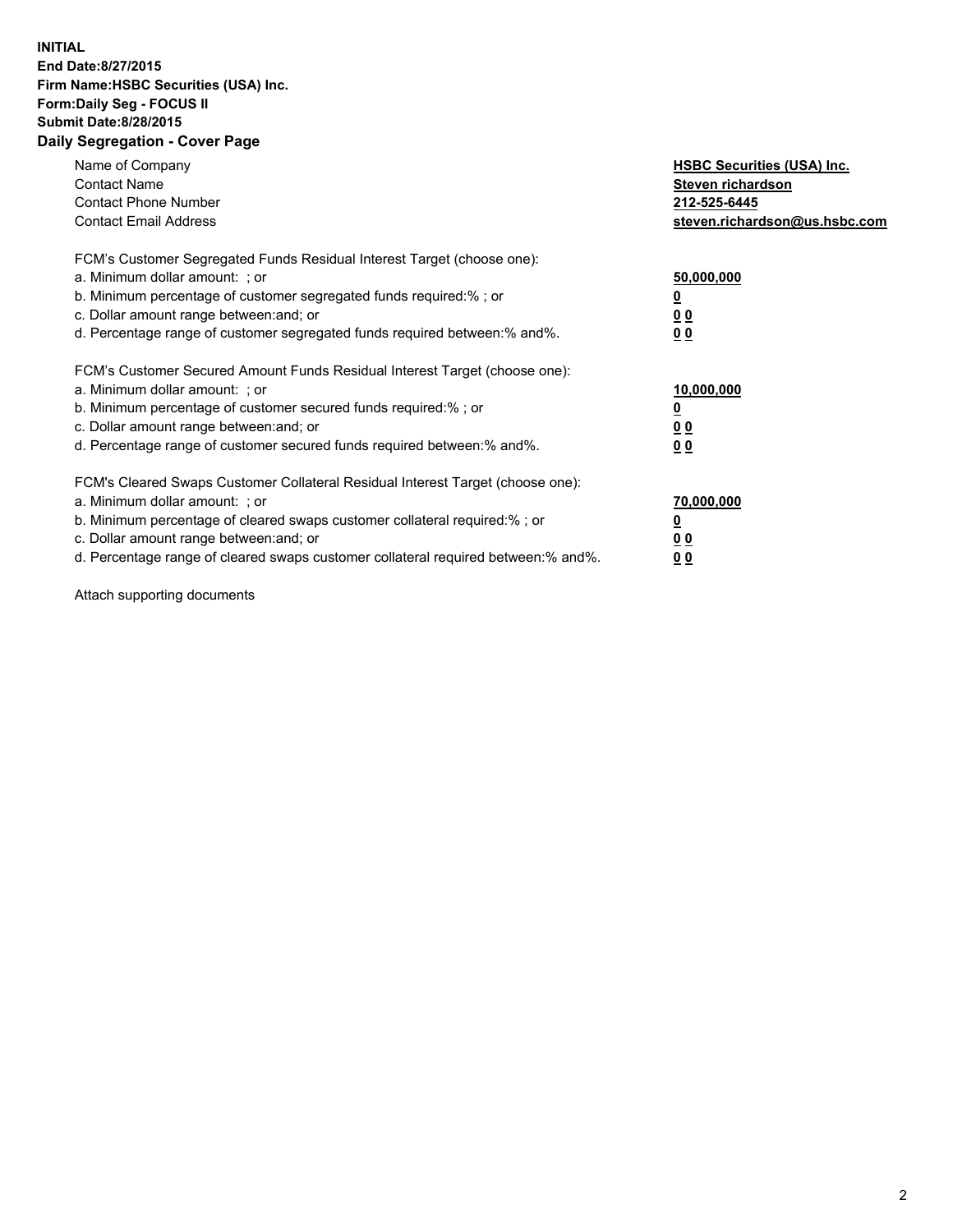**INITIAL End Date:8/27/2015 Firm Name:HSBC Securities (USA) Inc. Form:Daily Seg - FOCUS II Submit Date:8/28/2015 Daily Segregation - Secured Amounts** Foreign Futures and Foreign Options Secured Amounts Amount required to be set aside pursuant to law, rule or regulation of a foreign government or a rule of a self-regulatory organization authorized thereunder **0** [7305] 1. Net ledger balance - Foreign Futures and Foreign Option Trading - All Customers A. Cash **34,427,030** [7315] B. Securities (at market) **79,790,827** [7317] 2. Net unrealized profit (loss) in open futures contracts traded on a foreign board of trade **-4,305,137** [7325] 3. Exchange traded options a. Market value of open option contracts purchased on a foreign board of trade **0** [7335] b. Market value of open contracts granted (sold) on a foreign board of trade **0** [7337] 4. Net equity (deficit) (add lines 1. 2. and 3.) **109,912,720** [7345] 5. Account liquidating to a deficit and account with a debit balances - gross amount **22,680,975** [7351] Less: amount offset by customer owned securities **-3,787,749** [7352] **18,893,226** [7354] 6. Amount required to be set aside as the secured amount - Net Liquidating Equity Method (add lines 4 and 5) **128,805,946** [7355] 7. Greater of amount required to be set aside pursuant to foreign jurisdiction (above) or line 6. **128,805,947** [7360] FUNDS DEPOSITED IN SEPARATE REGULATION 30.7 ACCOUNTS 1. Cash in banks A. Banks located in the United States **10,403,463** [7500] B. Other banks qualified under Regulation 30.7 **0** [7520] **10,403,463** [7530] 2. Securities A. In safekeeping with banks located in the United States **79,790,827** [7540] B. In safekeeping with other banks qualified under Regulation 30.7 **0** [7560] **79,790,827** [7570] 3. Equities with registered futures commission merchants A. Cash **0** [7580] B. Securities **0** [7590] C. Unrealized gain (loss) on open futures contracts **0** [7600] D. Value of long option contracts **0** [7610] E. Value of short option contracts **0** [7615] **0** [7620] 4. Amounts held by clearing organizations of foreign boards of trade A. Cash **0** [7640] B. Securities **0** [7650] C. Amount due to (from) clearing organization - daily variation **0** [7660] D. Value of long option contracts **0** [7670] E. Value of short option contracts **0** [7675] **0** [7680] 5. Amounts held by members of foreign boards of trade A. Cash **75,372,582** [7700] B. Securities **0** [7710] C. Unrealized gain (loss) on open futures contracts **-4,305,137** [7720] D. Value of long option contracts **0** [7730] E. Value of short option contracts **0** [7735] **71,067,445** [7740] 6. Amounts with other depositories designated by a foreign board of trade **0** [7760] 7. Segregated funds on hand **0** [7765] 8. Total funds in separate section 30.7 accounts **161,261,735** [7770] 9. Excess (deficiency) Set Aside for Secured Amount (subtract line 7 Secured Statement Page 1 from Line 8) **32,455,788** [7380] 10. Management Target Amount for Excess funds in separate section 30.7 accounts **10,000,000** [7780]

11. Excess (deficiency) funds in separate 30.7 accounts over (under) Management Target **22,455,788** [7785]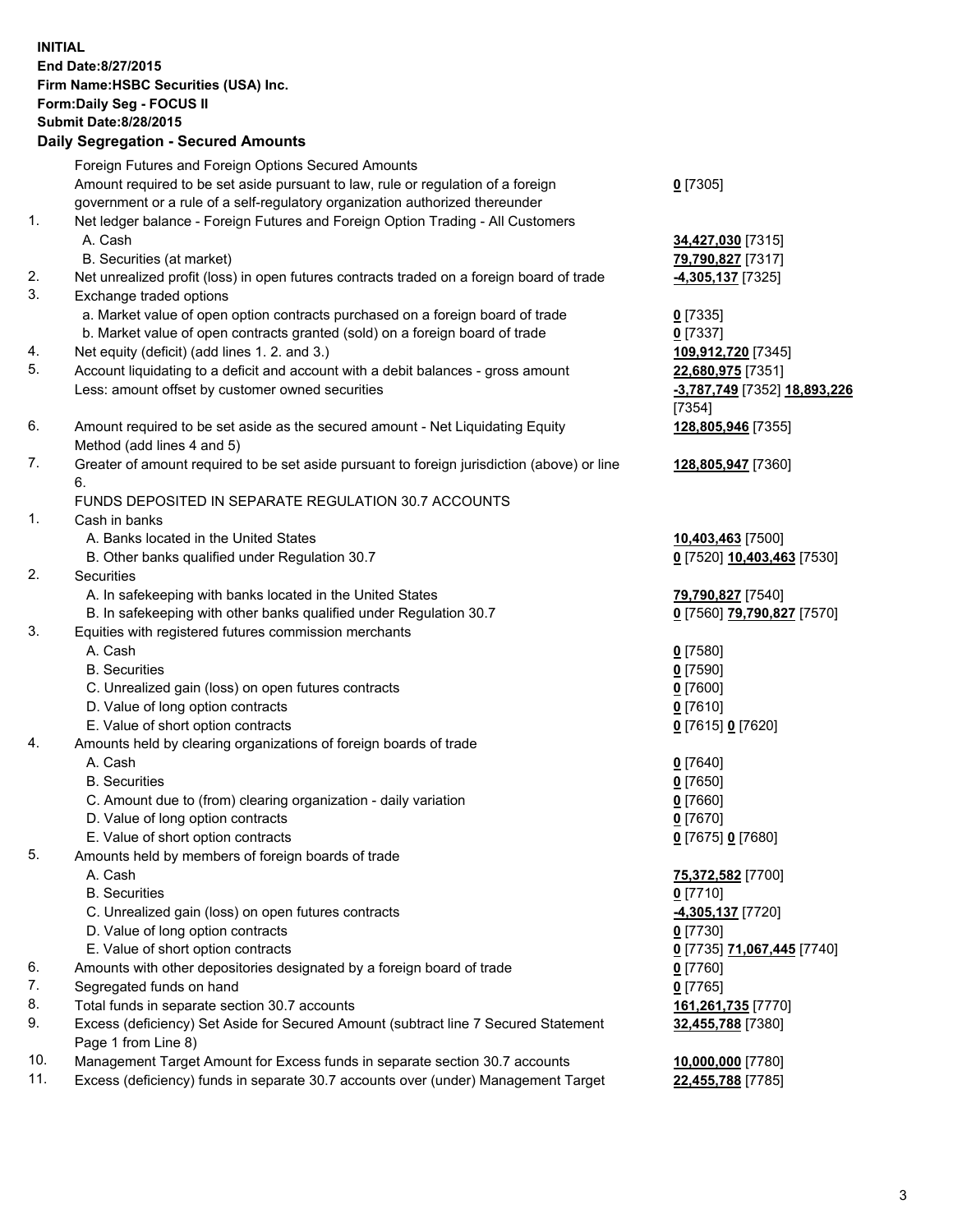| <b>INITIAL</b>                                                             |                                                                                                                                     |                                   |  |  |  |
|----------------------------------------------------------------------------|-------------------------------------------------------------------------------------------------------------------------------------|-----------------------------------|--|--|--|
| End Date: 8/27/2015                                                        |                                                                                                                                     |                                   |  |  |  |
| Firm Name: HSBC Securities (USA) Inc.                                      |                                                                                                                                     |                                   |  |  |  |
| Form: Daily Seg - FOCUS II                                                 |                                                                                                                                     |                                   |  |  |  |
| <b>Submit Date: 8/28/2015</b><br>Daily Segregation - Segregation Statement |                                                                                                                                     |                                   |  |  |  |
|                                                                            |                                                                                                                                     |                                   |  |  |  |
|                                                                            | SEGREGATION REQUIREMENTS(Section 4d(2) of the CEAct)                                                                                |                                   |  |  |  |
| 1.                                                                         | Net ledger balance                                                                                                                  |                                   |  |  |  |
|                                                                            | A. Cash                                                                                                                             | 871,856,294 [7010]                |  |  |  |
|                                                                            | B. Securities (at market)                                                                                                           | 813,690,014 [7020]                |  |  |  |
| 2.                                                                         | Net unrealized profit (loss) in open futures contracts traded on a contract market                                                  | -383,445,704 [7030]               |  |  |  |
| 3.                                                                         | Exchange traded options                                                                                                             |                                   |  |  |  |
|                                                                            | A. Add market value of open option contracts purchased on a contract market                                                         | 136,794,600 [7032]                |  |  |  |
| 4.                                                                         | B. Deduct market value of open option contracts granted (sold) on a contract market<br>Net equity (deficit) (add lines 1, 2 and 3)  | -19,031,210 [7033]                |  |  |  |
| 5.                                                                         | Accounts liquidating to a deficit and accounts with                                                                                 | 1,419,863,994 [7040]              |  |  |  |
|                                                                            | debit balances - gross amount                                                                                                       | 17,178,268 [7045]                 |  |  |  |
|                                                                            | Less: amount offset by customer securities                                                                                          | -908,290 [7047] 16,269,978 [7050] |  |  |  |
| 6.                                                                         | Amount required to be segregated (add lines 4 and 5)                                                                                | 1,436,133,972 [7060]              |  |  |  |
|                                                                            | FUNDS IN SEGREGATED ACCOUNTS                                                                                                        |                                   |  |  |  |
| 7.                                                                         | Deposited in segregated funds bank accounts                                                                                         |                                   |  |  |  |
|                                                                            | A. Cash                                                                                                                             | 326,473,202 [7070]                |  |  |  |
|                                                                            | B. Securities representing investments of customers' funds (at market)                                                              | $0$ [7080]                        |  |  |  |
|                                                                            | C. Securities held for particular customers or option customers in lieu of cash (at                                                 | 162,711,148 [7090]                |  |  |  |
|                                                                            | market)                                                                                                                             |                                   |  |  |  |
| 8.                                                                         | Margins on deposit with derivatives clearing organizations of contract markets                                                      |                                   |  |  |  |
|                                                                            | A. Cash                                                                                                                             | 30,705,198 [7100]                 |  |  |  |
|                                                                            | B. Securities representing investments of customers' funds (at market)                                                              | 199,574,438 [7110]                |  |  |  |
|                                                                            | C. Securities held for particular customers or option customers in lieu of cash (at                                                 | 650,978,866 [7120]                |  |  |  |
|                                                                            | market)                                                                                                                             |                                   |  |  |  |
| 9.                                                                         | Net settlement from (to) derivatives clearing organizations of contract markets                                                     | 55,891,123 [7130]                 |  |  |  |
| 10.                                                                        | Exchange traded options                                                                                                             |                                   |  |  |  |
|                                                                            | A. Value of open long option contracts                                                                                              | 136,794,600 [7132]                |  |  |  |
|                                                                            | B. Value of open short option contracts                                                                                             | -19,031,210 [7133]                |  |  |  |
| 11.                                                                        | Net equities with other FCMs                                                                                                        |                                   |  |  |  |
|                                                                            | A. Net liquidating equity                                                                                                           | 54,248,849 [7140]                 |  |  |  |
|                                                                            | B. Securities representing investments of customers' funds (at market)                                                              | 0 [7160]                          |  |  |  |
|                                                                            | C. Securities held for particular customers or option customers in lieu of cash (at                                                 | $0$ [7170]                        |  |  |  |
|                                                                            | market)                                                                                                                             |                                   |  |  |  |
| 12.<br>13.                                                                 | Segregated funds on hand                                                                                                            | $0$ [7150]                        |  |  |  |
| 14.                                                                        | Total amount in segregation (add lines 7 through 12)                                                                                | 1,598,346,214 [7180]              |  |  |  |
| 15.                                                                        | Excess (deficiency) funds in segregation (subtract line 6 from line 13)<br>Management Target Amount for Excess funds in segregation | 162,212,242 [7190]                |  |  |  |
| 16.                                                                        |                                                                                                                                     | 50,000,000 [7194]                 |  |  |  |
|                                                                            | Excess (deficiency) funds in segregation over (under) Management Target Amount                                                      | 112,212,242 [7198]                |  |  |  |

16. Excess (deficiency) funds in segregation over (under) Management Target Amount Excess